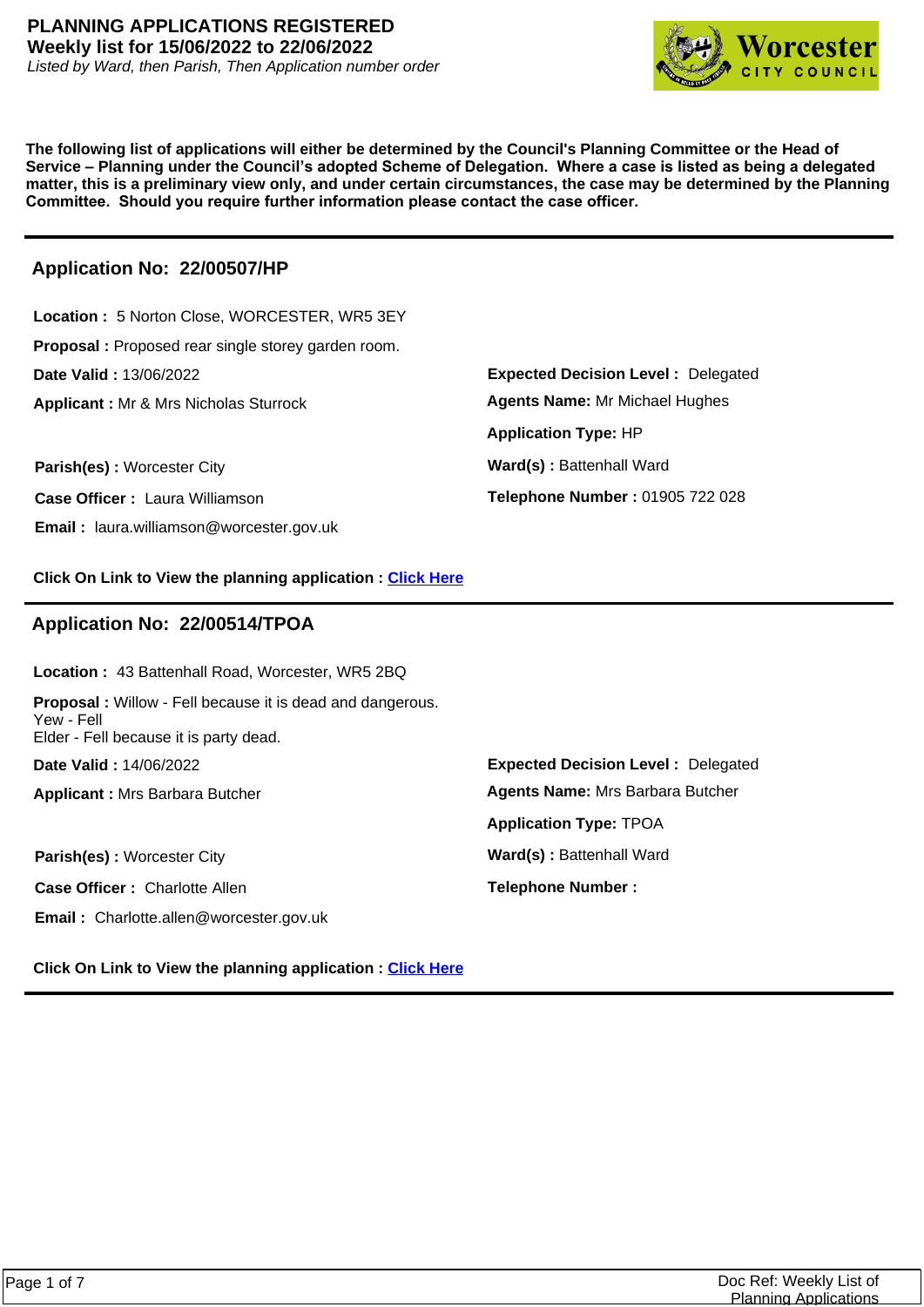### **Application No: 22/00401/NMA**

**Location :** Angel Mall, Angel Street, Worcester, WR1 3QN

**Proposal :** Non-material amendment to replace plans approved in Condition 2 and 6 of planning approval 19/00476/CU with amended plans.

**Applicant :** Mr Roger Lethem **Date Valid :** 09/05/2022

**Parish(es) :** Worcester City **Ward(s) : Cathedral Ward Case Officer :** Rebecca Allen **Email :** rebecca.allen@worcester.gov.uk

**Expected Decision Level :** Delegated **Telephone Number : Application Type:** NMA **Agents Name:** Mr Matthew Williams

**Click On Link to View the planning application : [Click Here](https://plan.worcester.gov.uk/Planning/Display/22/00401/NMA)**

### **Application No: 22/00486/LB**

**Applicant :** Mrs Elizabeth Enthoven **Date Valid :** 07/06/2022 **Location :** 37 Britannia Square, Worcester, WR1 3DN **Proposal :** Re-build front right hand garden wall.

**Parish(es)** : Worcester City **Ward(s)** : Cathedral Ward **Case Officer :** Rebecca Allen **Email :** rebecca.allen@worcester.gov.uk

**Expected Decision Level :** Delegated **Telephone Number : Application Type:** LB **Agents Name:** Mrs Elizabeth Darlington

**Click On Link to View the planning application : [Click Here](https://plan.worcester.gov.uk/Planning/Display/22/00486/LB)**

#### **Application No: 22/00498/GPDE**

**Applicant :** Mrs S Fiaz **Date Valid :** 10/06/2022 **Location :** 276 Wylds Lane, Worcester, WR5 1DZ **Proposal :** Rear ground floor extension

**Case Officer :** Laura Williamson **Email :** laura.williamson@worcester.gov.uk

**Expected Decision Level :** Delegated **Parish(es) :** Worcester City **Ward(s) : Cathedral Ward Telephone Number :** 01905 722 028 **Application Type:** GPDE **Agents Name:** Mr WAHEED KHAN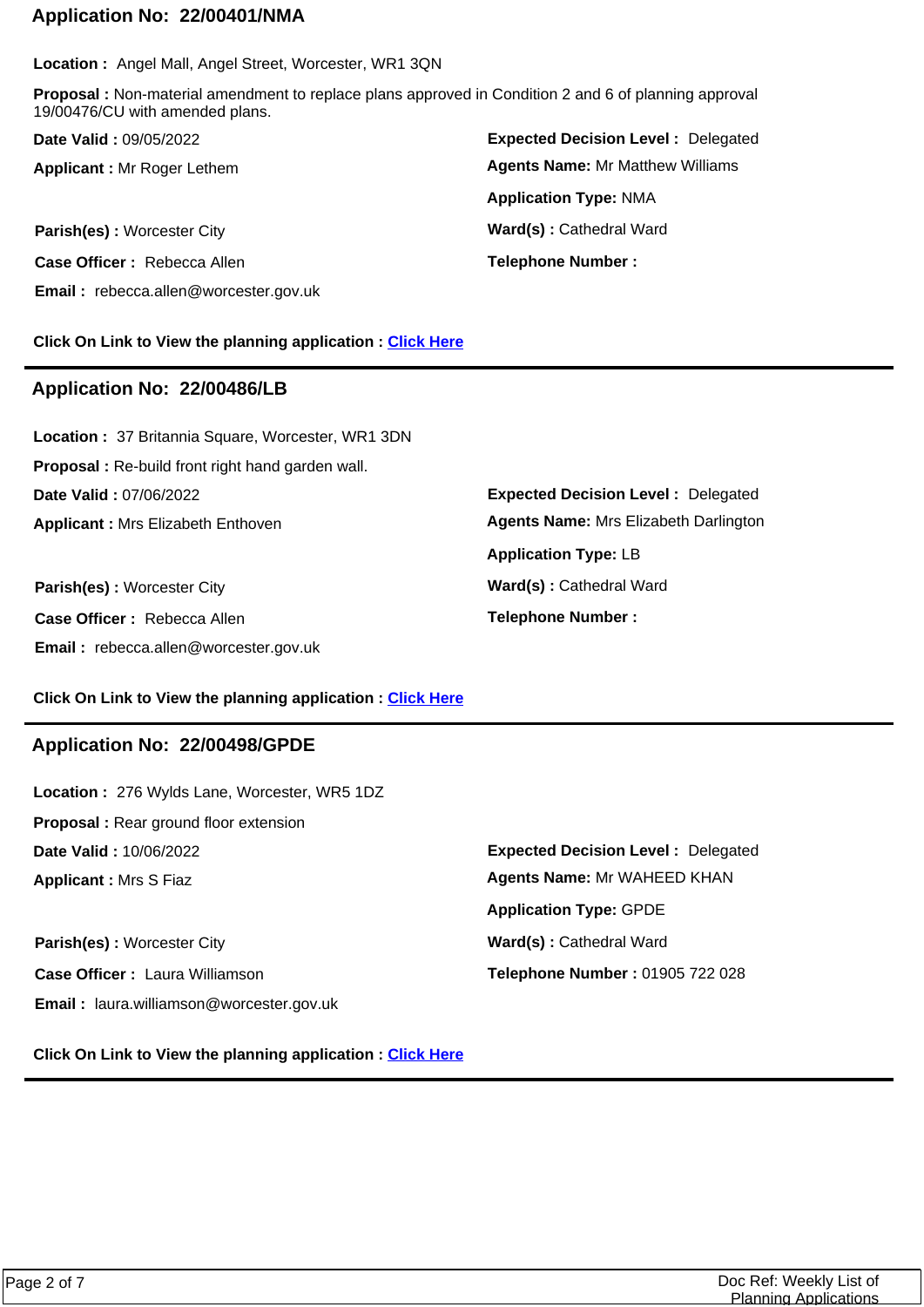### **Application No: 22/00500/FUL**

**Applicant :** The Chancellors Group of Estate Agents Ltd **Date Valid :** 10/06/2022 **Location :** 63 Foregate Street, Worcester, WR1 1DX **Proposal :** Installation of a new aluminium shopfront

**Case Officer :** Rebecca Allen **Email :** rebecca.allen@worcester.gov.uk

**Click On Link to View the planning application : [Click Here](https://plan.worcester.gov.uk/Planning/Display/22/00500/FUL)**

### **Application No: 22/00501/LB**

**Applicant :** The Chancellors Group of Estate Agents Ltd **Date Valid :** 10/06/2022 **Location :** 63 Foregate Street, Worcester, WR1 1DX **Proposal :** Installation of a new aluminium shopfront

**Parish(es) :** Worcester City **Ward(s) : Cathedral Ward Case Officer :** Rebecca Allen **Email :** rebecca.allen@worcester.gov.uk

**Expected Decision Level :** Delegated **Parish(es):** Worcester City **Ward(s):** Cathedral Ward **Application Type:** FUL **Agents Name:** Mr Jared Saggers

**Telephone Number :**

**Expected Decision Level :** Delegated **Agents Name:** Mr Jared Saggers

**Telephone Number : Application Type:** LB

#### **Click On Link to View the planning application : [Click Here](https://plan.worcester.gov.uk/Planning/Display/22/00501/LB)**

### **Application No: 22/00502/FUL**

**Expected Decision Level :** Delegated **Parish(es):** Worcester City **Ward(s):** Cathedral Ward **Applicant :** Motor Fuel Group Ltd **Date Valid :** 10/06/2022 **Location :** Commandery Service Station, 20 Bath Road, Worcester, WR5 3EL **Proposal :** Installation of 10,000 litre above ground diesel tank to supplement existing storage. **Case Officer :** Rebecca Allen **Email :** rebecca.allen@worcester.gov.uk **Telephone Number : Application Type:** FUL **Agents Name:** Mr Graham Adcock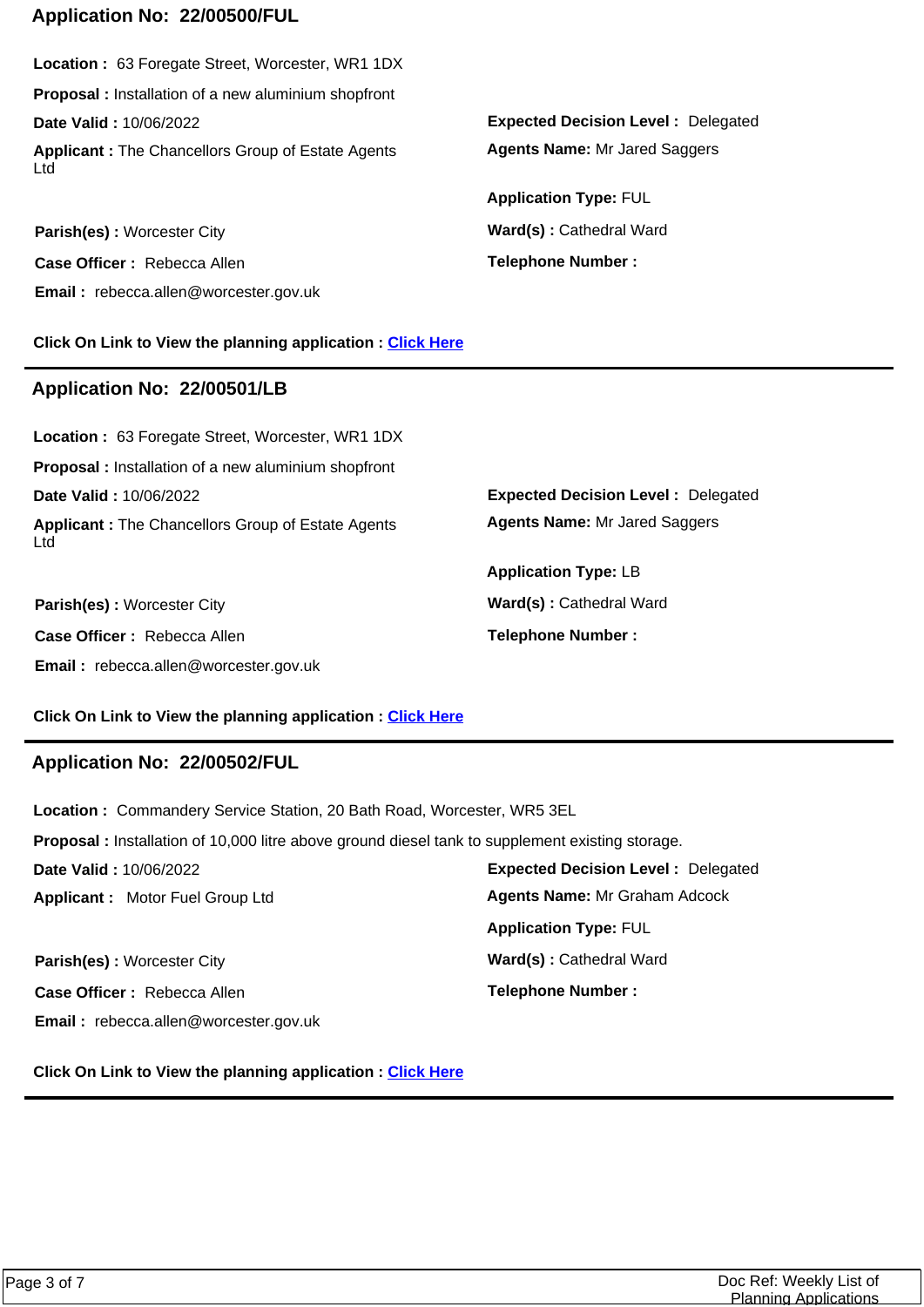### **Application No: 22/00506/ADV**

**Expected Decision Level :** Delegated **Parish(es):** Worcester City **Ward(s):** Cathedral Ward **Applicant :** The Chancellors Group of Estate Agents Ltd **Date Valid :** 13/06/2022 **Location :** 63 Foregate Street, Worcester **Proposal :** 1 no. fascia with troughlight over and 1 no. projecting sign **Case Officer :** Rebecca Allen **Email :** rebecca.allen@worcester.gov.uk **Telephone Number : Application Type:** ADV **Agents Name:** Mr Jared Saggers

**Click On Link to View the planning application : [Click Here](https://plan.worcester.gov.uk/Planning/Display/22/00506/ADV)**

# **Application No: 22/00509/HP**

**Location :** The Apple House, Heron Lodge, London Road, WORCESTER, WR5 2EE

**Applicant :** Mr Wood **Date Valid :** 15/06/2022 **Proposal :** Installation of Solar Panels.

**Parish(es):** Worcester City **Ward(s):** Cathedral Ward **Case Officer :** Miss Ruth Lambert **Email :** ruth.lambert@worcester.gov.uk

**Expected Decision Level :** Delegated **Telephone Number :** 01905 722175 **Application Type:** HP **Agents Name:** Mr Scott Walker

**Click On Link to View the planning application : [Click Here](https://plan.worcester.gov.uk/Planning/Display/22/00509/HP)**

### **Application No: 22/00516/TPOA**

**Location :** Noele Court, Tuffrey Close, Worcester, WR3 7JR

**Proposal :** Tree No 2417 – large Silver Birch - Crown lift the tree to 4m Prune the branches over the roof back to main stem to clear the roof by 4m

**Date Valid :** 15/06/2022

**Applicant :** Sanctuary Housing

**Parish(es) :** Worcester City **Ward(s) : Claines Ward** 

**Case Officer :** Charlotte Allen

**Email :** Charlotte.allen@worcester.gov.uk

**Expected Decision Level :** Delegated **Telephone Number : Application Type:** TPOA **Agents Name:** D Ogrady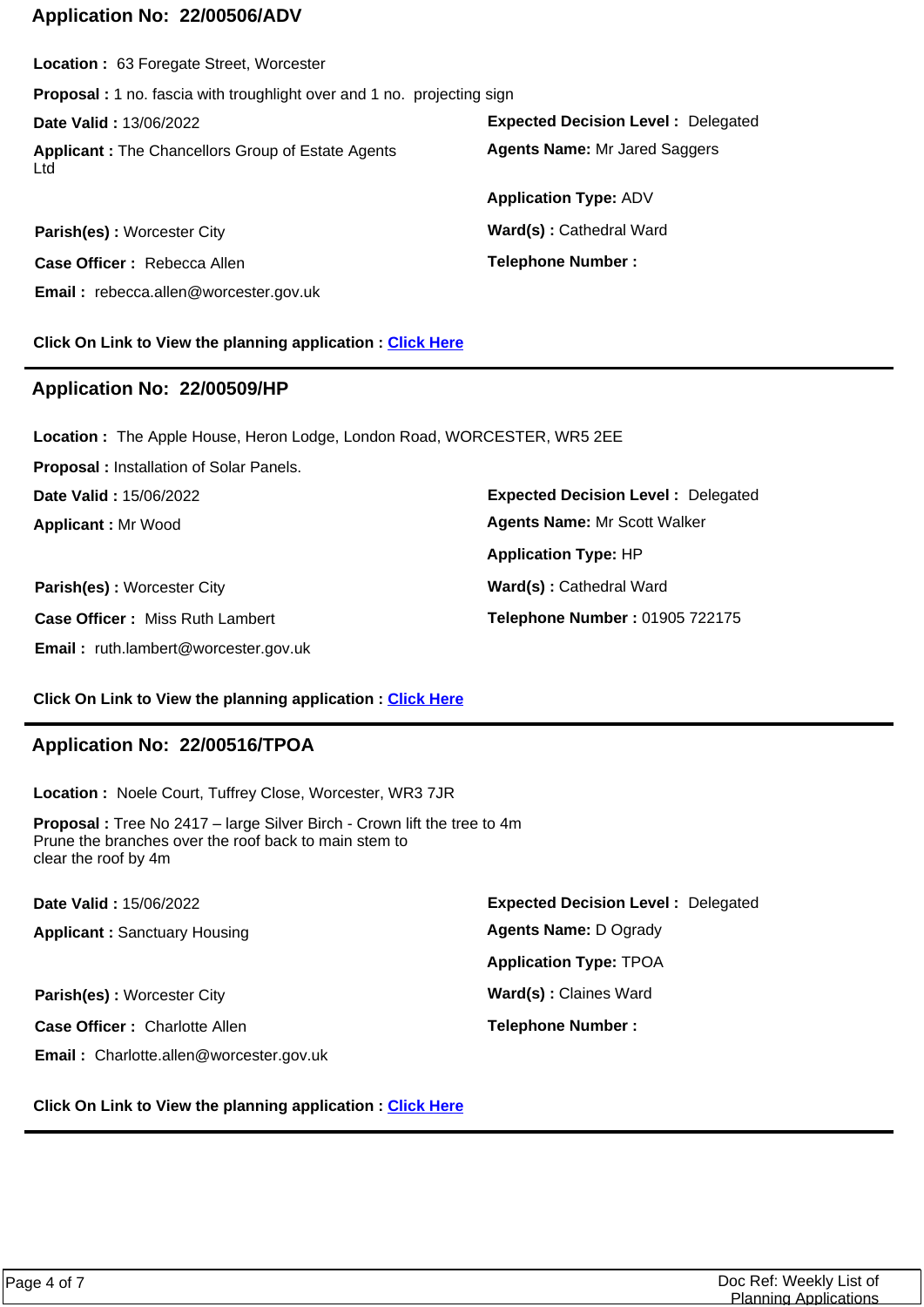# **Application No: 22/00503/GPDE**

**Applicant :** Mr & Mrs Duncan **Date Valid :** 13/06/2022 **Location :** 5 Oriel Close, Worcester, WR4 9QD **Proposal :** Prior approval for a single storey rear extension.

**Parish(es):** Worcester City **Ward(s):** Nunnery Ward **Case Officer :** Miss Ruth Lambert **Email :** ruth.lambert@worcester.gov.uk

**Click On Link to View the planning application : [Click Here](https://plan.worcester.gov.uk/Planning/Display/22/00503/GPDE)**

# **Application No: 22/00505/TPOA**

**Applicant :** Mr Andrew Lamb **Date Valid :** 14/06/2022 **Location :** 9 Portsmouth Close, Worcester, WR5 1RX **Proposal :** Oak T1 - Remove dead branches, and crown reduction.

**Parish(es) :** Worcester City **Ward(S) : Nunnery Ward Case Officer :** Charlotte Allen **Email :** Charlotte.allen@worcester.gov.uk

**Expected Decision Level :** Delegated **Telephone Number : Application Type:** TPOA **Agents Name:** Mr Graham Lamb

**Expected Decision Level :** Delegated

**Telephone Number :** 01905 722175

**Application Type:** GPDE

**Agents Name:** Mr Neil Boocock

**Click On Link to View the planning application : [Click Here](https://plan.worcester.gov.uk/Planning/Display/22/00505/TPOA)**

## **Application No: 22/00508/HP**

**Applicant :** Peter O'Keefe **Date Valid :** 14/06/2022 **Location :** 9 Truro Gardens, WORCESTER, WR5 1RY **Proposal :** Single storey front extension for WC.

**Parish(es):** Worcester City **Ward(s):** Nunnery Ward **Case Officer :** Laura Williamson **Email :** laura.williamson@worcester.gov.uk

**Expected Decision Level :** Delegated **Telephone Number :** 01905 722 028 **Application Type:** HP **Agents Name:** Mr John Allsop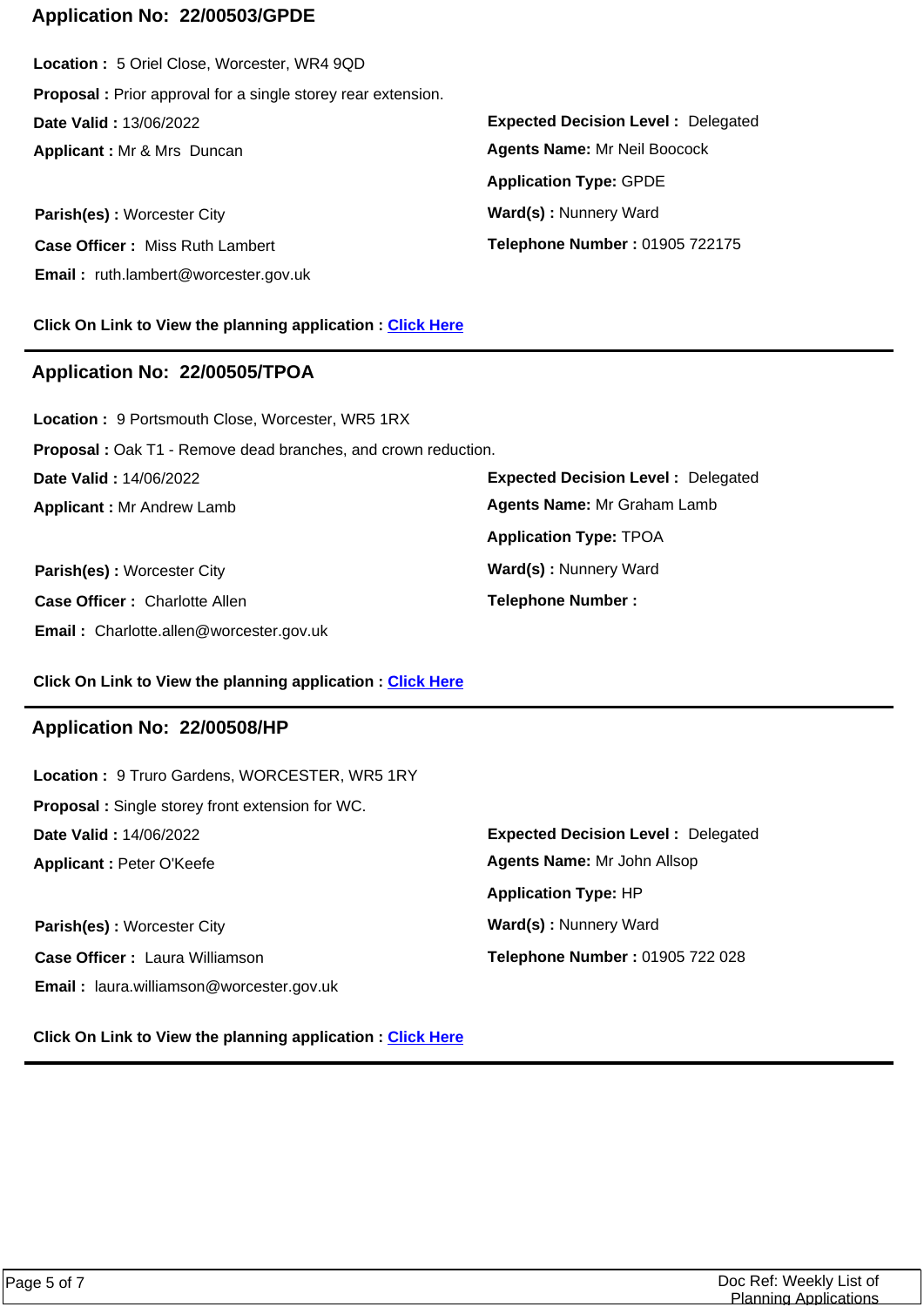### **Application No: 22/00334/FUL**

**Location :** St Clements Church Hall, Henwick Road, Worcester, WR2 5NP

**Proposal :** Demolition of existing Church Hall and erection of four storey building to provide 54 bed student accommodation with associated communal amenity space, landscaping, car/cycle parking and refuse storage.

| Date Valid: 15/06/2022                        | <b>Expected Decision Level: Delegated</b>         |
|-----------------------------------------------|---------------------------------------------------|
| <b>Applicant: New Venture Housing Limited</b> | Agents Name: PlanIT Planning & Development<br>Ltd |
|                                               | <b>Application Type: FUL</b>                      |
| Parish(es): Worcester City                    | Ward(s): St. John Ward                            |
| <b>Case Officer: Steven Hoang</b>             | Telephone Number: 07593100591                     |
| <b>Email:</b> steven.hoang@worcester.gov.uk   |                                                   |

**Click On Link to View the planning application : [Click Here](https://plan.worcester.gov.uk/Planning/Display/22/00334/FUL)**

### **Application No: 22/00430/FUL**

**Location :** 8-10 St Johns, WORCESTER, WR2 5AH

**Proposal :** Redevelopment of site to include demolition of former co-operative food store and the erection of a 2 to 3 storey building to provide 62 apartments with specialist care for the elderly (Use Class C2) with communal facilities, alongside associated parking, landscaping, refuse/scooter store and services.

| Date Valid: 13/06/2022                          | <b>Expected Decision Level: Delegated</b>         |
|-------------------------------------------------|---------------------------------------------------|
| <b>Applicant: Gladman Retirement Living Ltd</b> | <b>Agents Name: Gladman Retirement Living Ltd</b> |
|                                                 | <b>Application Type: FUL</b>                      |
| Parish(es): Worcester City                      | Ward(s): St. John Ward                            |
| Case Officer: Steven Hoang                      | Telephone Number: 07593100591                     |
| <b>Email:</b> steven.hoang@worcester.gov.uk     |                                                   |

**Click On Link to View the planning application : [Click Here](https://plan.worcester.gov.uk/Planning/Display/22/00430/FUL)**

## **Application No: 22/00513/HP**

| <b>Location: 5 Grayling Close, Worcester, WR5 3HY</b>  |                                           |
|--------------------------------------------------------|-------------------------------------------|
| <b>Proposal:</b> Ground floor front and side extension |                                           |
| <b>Date Valid: 14/06/2022</b>                          | <b>Expected Decision Level: Delegated</b> |
| <b>Applicant:</b> Mr Riaz Shujan                       | <b>Agents Name: Harry Hampton</b>         |
|                                                        | <b>Application Type: HP</b>               |
| <b>Parish(es): St. Peter the Great County</b>          | Ward(s): St. Peter's Parish Ward          |
| <b>Case Officer: Laura Williamson</b>                  | Telephone Number: 01905 722 028           |
| <b>Email:</b> laura.williamson@worcester.gov.uk        |                                           |